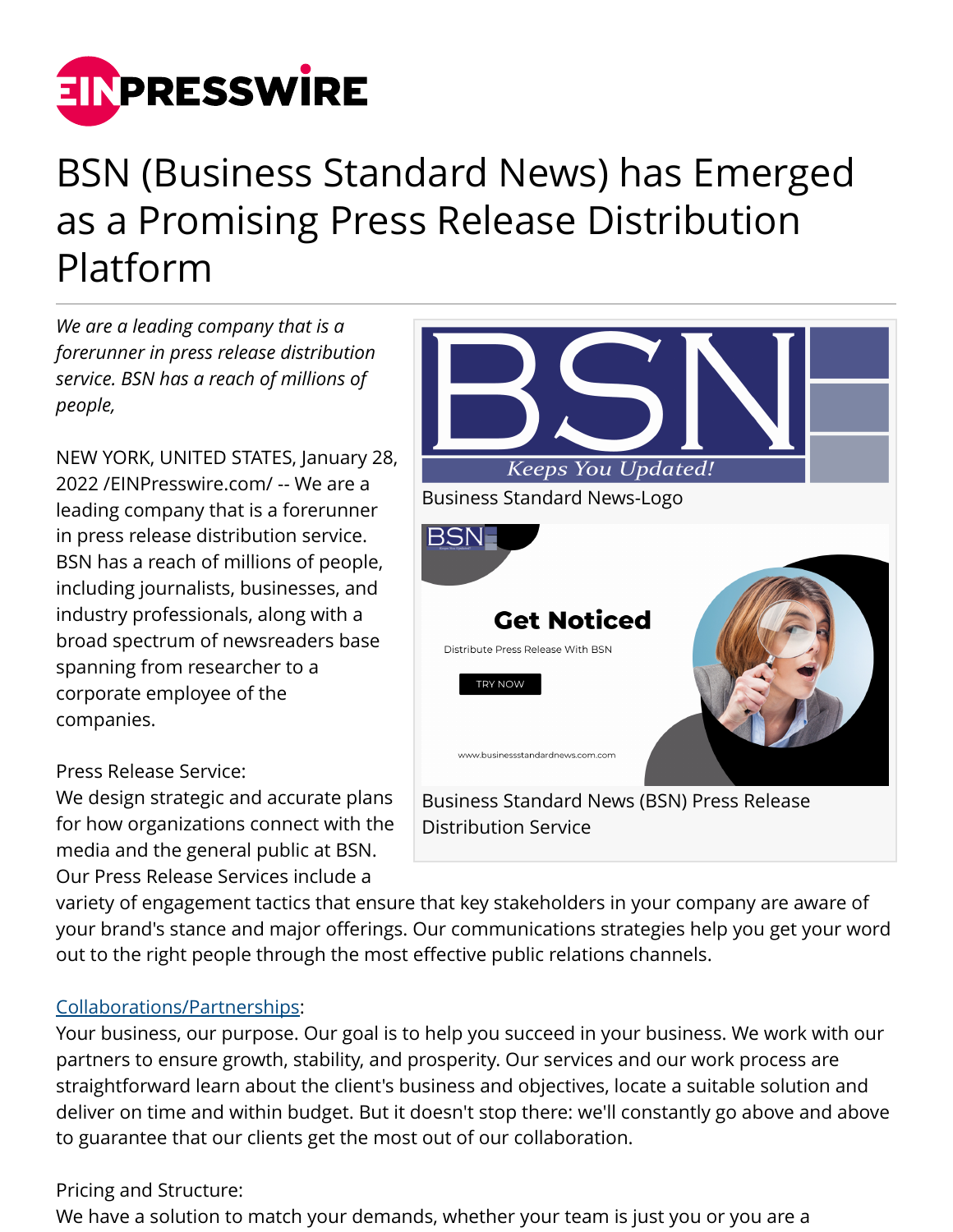æ

Be found on the internet and escalate the path of success with the BSN Service Offerings."

multinational company. We have segmented pricing based on individual, company, agency, and organization so everyone gets effective and reasonable pricing with global exposure.

## [Cost reasoning](https://businessstandardnews.com/pricing/):

*Sandra J.*

Affordable Cost: - The BSN press release is far less

expensive than any other kind of advertising or publicity. Attempting to handle the press release process on one's own, whether as an individual, business, or institution, might, on the other hand, make matters more complicated and costly.

Communicating with Target Audience: - The effect of a press release you write to reach your target audience is directly proportional to its newsworthiness and authenticity (it should not seem like advertising). Brand awareness may persist longer when you communicate with your target audience through print and internet media.

Advertisement Value: - The key distinction between a news release and other forms of advertising is that a press release is less expensive. A number included in the reports of online PR companies is an advertisement or ad value, which assesses how much an ad would cost in the channels that cover the press release.

Search Engine Optimization and Recognition: - The amount of publicity your press releases receive on internet news sites has a big impact on your search engine visibility. Your SEO efforts will be aided by press releases that incorporate the appropriate keywords.

Reliability, Image, and Reputation: - The confidence of your target audience is built through news items reported by respected media. Your brand recognition and reputation grow as a result of more news articles being published in the press, and your brand value improves.

Submit a free press release, try it here- [https://businessstandardnews.com/submit-press](https://businessstandardnews.com/submit-press-release/)[release/](https://businessstandardnews.com/submit-press-release/)

Services:

Traction & Exposure in the Media: - The three pillars of SEO are authority, trust, and relevancy. Authority, relevance, and trust are important indicators in different sorts of marketing channels.

Brand Recognition at Click of a Button: - Human perceptions of attractiveness and familiarity are shaped by branding. Brands become assets through cultivating consumer loyalty, which has a direct impact on the brand's impression. Through their extensive and powerful media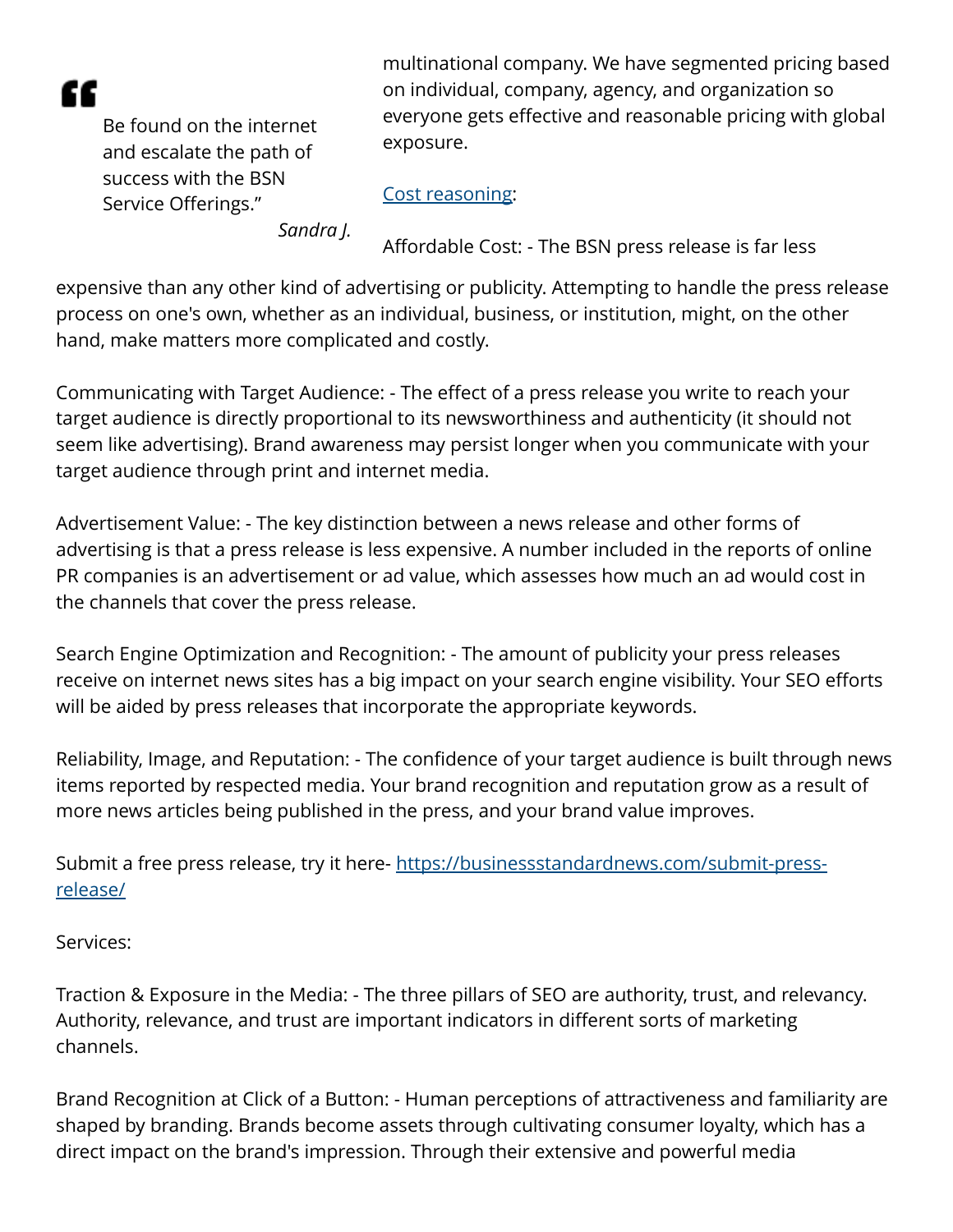syndication platform, a press release distribution service like BSN helps promote favorable news about your company around the web, most notably on the first page of Google.

Astonishingly Broad Media Coverage: - It's not only about delivering press releases to journalists when it comes to press release distribution. It also provides the option to acquire as much internet exposure as possible by choosing a reliable press release distribution provider. If a press release is distributed to numerous media outlets with a sizable readership, brand awareness will grow dramatically over time.

Know more about BSN distribution channels- [https://businessstandardnews.com/distribution](https://businessstandardnews.com/distribution-overview/)[overview/](https://businessstandardnews.com/distribution-overview/)

Who Can Leverage The BSN Service?

To anyone who is willing to escalate on the path of success, the BSN not only offers PR distribution service, but it has partnered with companies, firms, media outlets to deliver their business objectives.

From individual person to multinational company we have business solutions for all.

Individual Person: - Author, blogger, researcher, influencer, journalist, etc.

Small & Medium: - Those offer services like digital marketing solutions (SEO-related services, Backlink buildings, etc.), brand promotion and brand building, content redistribution, bulk promotion service, conference, trade fairs, and many more but not limited to this.

Corporates: - Partnerships that go deep down from basic press release service to selling products and services through strategic integration and create value to businesses. Services like [promotional coupons](https://businessstandardnews.com/coupons/), advertising, etc. are currently exhibited on BSN. We are open to a partnership proposal that has a resilient business model.

Institutes & Organisations: - Educational institutes, research institutes, various cultural, social, educational, and research organizations; we are at your disposal at any time and no-cost service for the noble cause.

Know our advertising options- <https://businessstandardnews.com/advertise-with-us/>

Bill Gibson Business Standard News bill-gibson@businessstandardnews.com Visit us on social media: **[LinkedIn](https://www.linkedin.com/company/business-standard-news) [Twitter](https://twitter.com/BusinessStand12)**